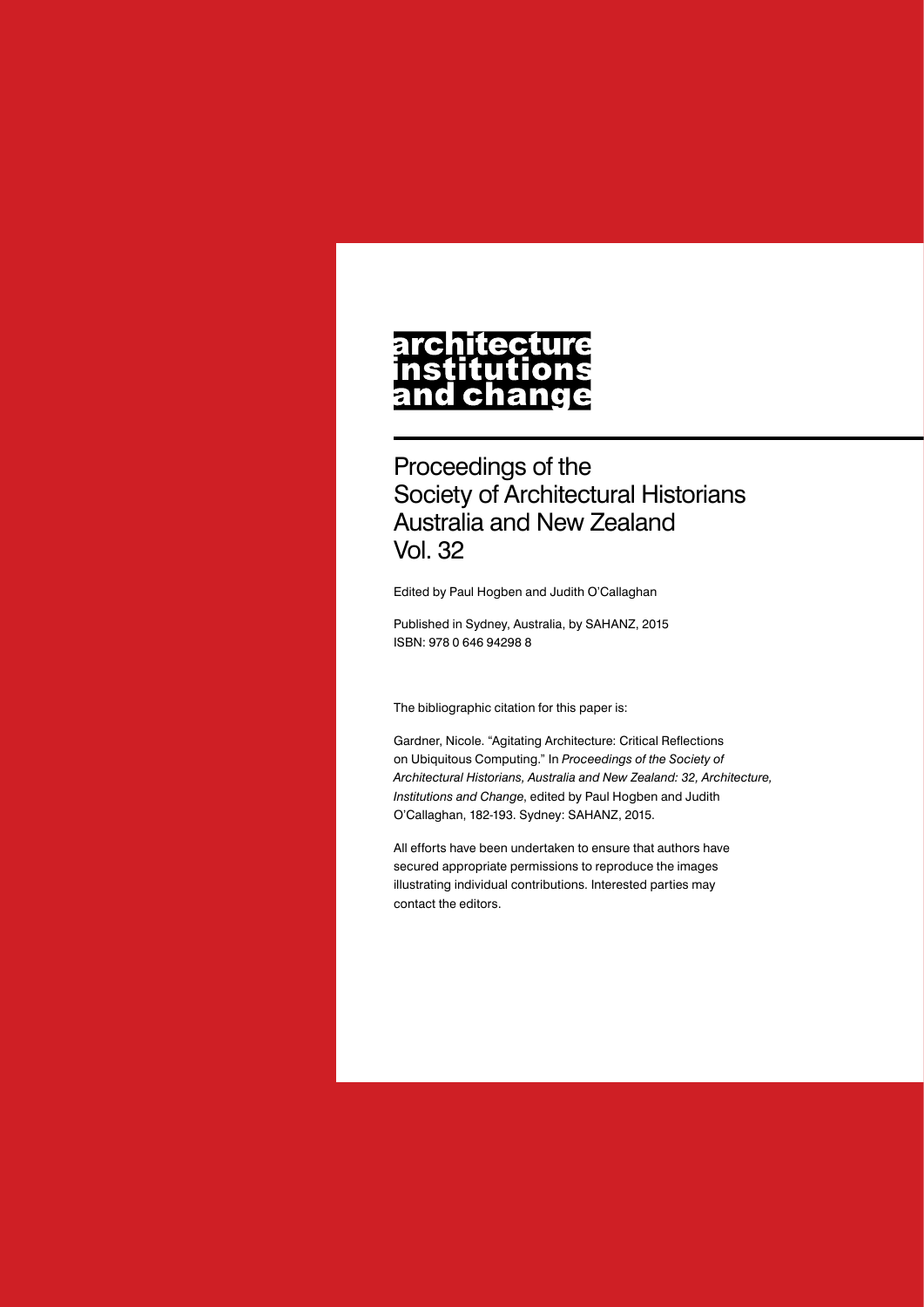**Nicole Gardner**, UNSW Australia

## Agitating Architecture: Critical Reflections on Ubiquitous **Computing**

*As forms of mobile and embedded digital computing become further integrated into the urban and built environment and everyday spatial practices this would suggest a significant design role for disciplines practiced in the matters of spatial organisation and planning, namely, architecture and urban design. Yet Malcolm McCullough has recently asserted that "Interaction design is the discipline best positioned to affect how [people]*  deal with technology".<sup>1</sup> With this in mind, and in view of the ever-expanding design and *research field allied to the 'ubiquitous computing' (ubicomp) visions advanced by Mark Weiser of the Xerox Palo Alto Research Centre (PARC) in the 1990s, this paper considers the role of disciplinary frameworks in conceptualising emerging technologies in and*  for the built and urban environment. More specifically, the contention here is that core *ubicomp concepts, such as embedding computing into complex everyday physical and social frameworks, and context-awareness, find earlier origins in urban and architectural projects that explored computing and communications technologies as they emerged from military-based research contexts from the 1950s onwards. More specifically this paper discusses ubicomp concepts in relation to Cedric Price's 'Fun Palace' project (1961-65), and the lesser renowned 'Do-It-Yourself-City' project by Fernando Montès and Bernard Tschumi (1970). Revisiting these architecture projects intends to offer a critical perspective on the present ubicomp fervour, as well as its curious disregard*  within architecture. This intends to foreground the wider potential of engaging emerging *technologies for the built and urban environment as modes of social, political, and disciplinary agitation.*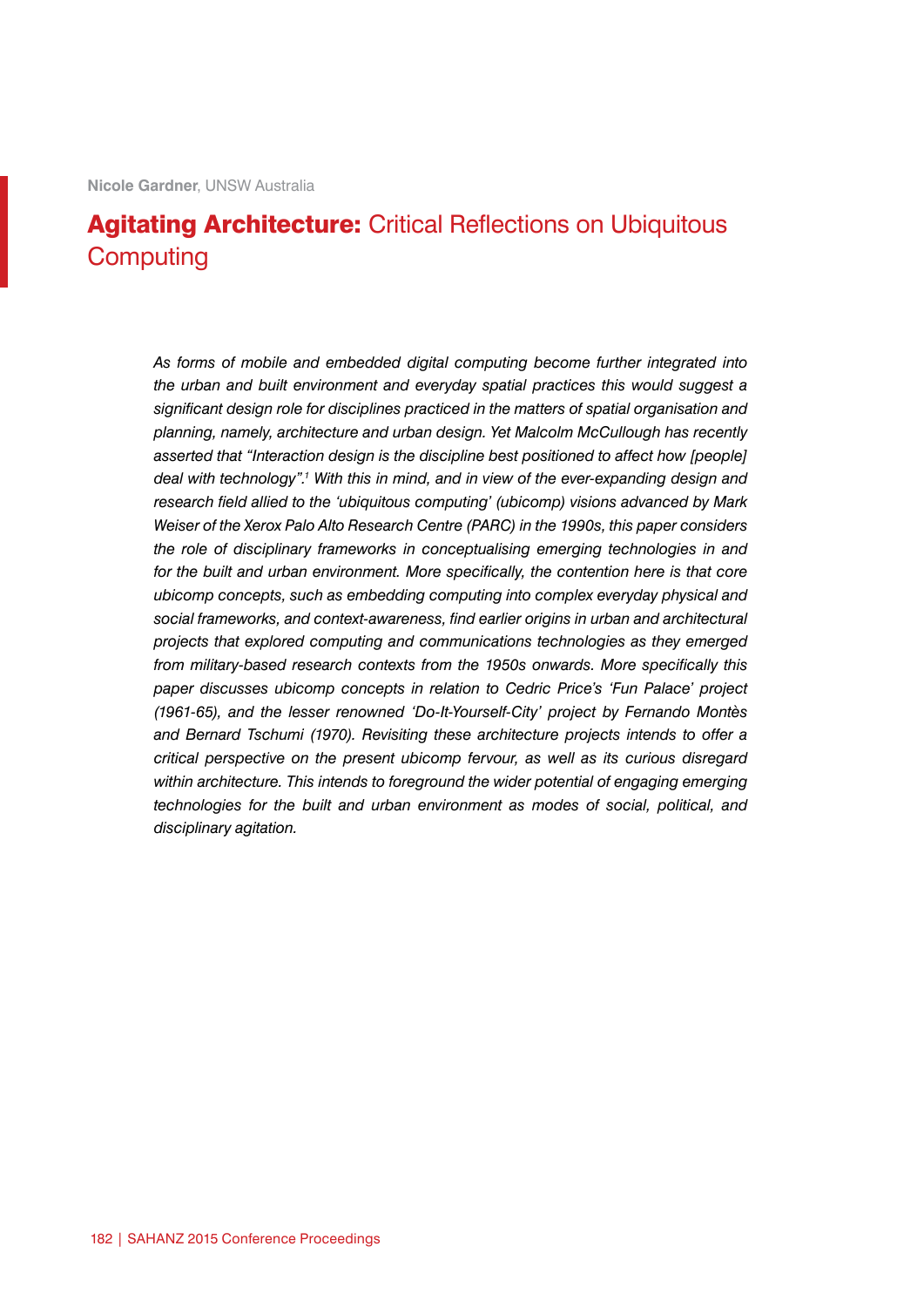

#### **Ubiquitous visions**

Has architecture progressively conceded the 'digital ground' since the mid-1970s? Has it retreated from technology as Martin Pawley once suggested?2 And can it now move towards a more productive role in the so-called ubiquitous computing era, or, as Malcolm McCullough suggests, are computer scientists and interaction designers those "best positioned" to affect how people deal with contemporary technology?<sup>3</sup> These questions raise larger considerations including the definitions and distinctions of technology, assumptions about its 'proper' role, and how it can be conceptualised across different disciplinary contexts as well as periods of time. With this in mind, this paper intends to explore core concepts of the ubiquitous computing (ubicomp) vision, as advanced by computer scientist Mark Weiser of the Xerox Palo Alto Research Centre (PARC) in the 1990s, in relation to projects by an earlier generation of architects who explored nascent computing and communications technologies as they transitioned from military-based contexts to the consumer milieu of the 1960s; from technologies of production, to technologies of consumption.

Broadly defined, the ubicomp paradigm "proposes a digital future in which computation is embedded into the fabric of the world around us".4 Put another way, ubicomp envisions a variety of ways to extend and distribute computing into physical space, and to weave "networked information technology into the places and activities of daily life".<sup>5</sup> Connecting the concepts of ubicomp with earlier architectural explorations re-frames both fields in a wider arc of thinking technologies for the built and urban environment. Yet the position advanced here is not intended as a revisionist history of ubicomp, but rather asserts that firstly, projects such as Cedric Price's Fun Palace (1961-65), and the lesser renowned 'Do-It-Yourself-City' by Fernando Montès and Bernard Tschumi (1970), reflect similar computingenvironment concepts, and secondly, that an exploration of the foundational assumptions of these projects offers potential insight into establishing critical approaches to contemporary digital engagement.

The aforementioned architecture projects are comparable to contemporary ubicomp approaches in the ways they proposed to embed an ensemble of computing and communications technologies into physical contexts. Equally, they share similar conceptual foundations, including the advocacy of a humanist agenda, a focus on social interaction, and exploring the potential for technologies to reconfigure spatial and social organisation through informational systems. Conversely, these architecture projects are considered distinguishable from ubicomp thinking in the ways they engaged computing and communications technologies to, both implicitly and explicitly, challenge, question, and *agitate* their own disciplinary frameworks, as well as broader institutional and socio-political orders – or so they thought.

Etymologically, the term agitation carries several connotations. While in a psychological sense it can describe a sense of unease, annoyance, or nervousness, in the field of physics it refers to the behaviour of particles and the transfer of energy, denoting movement, action, and force. Each of these understandings is considered relevant here. A notion of disciplinary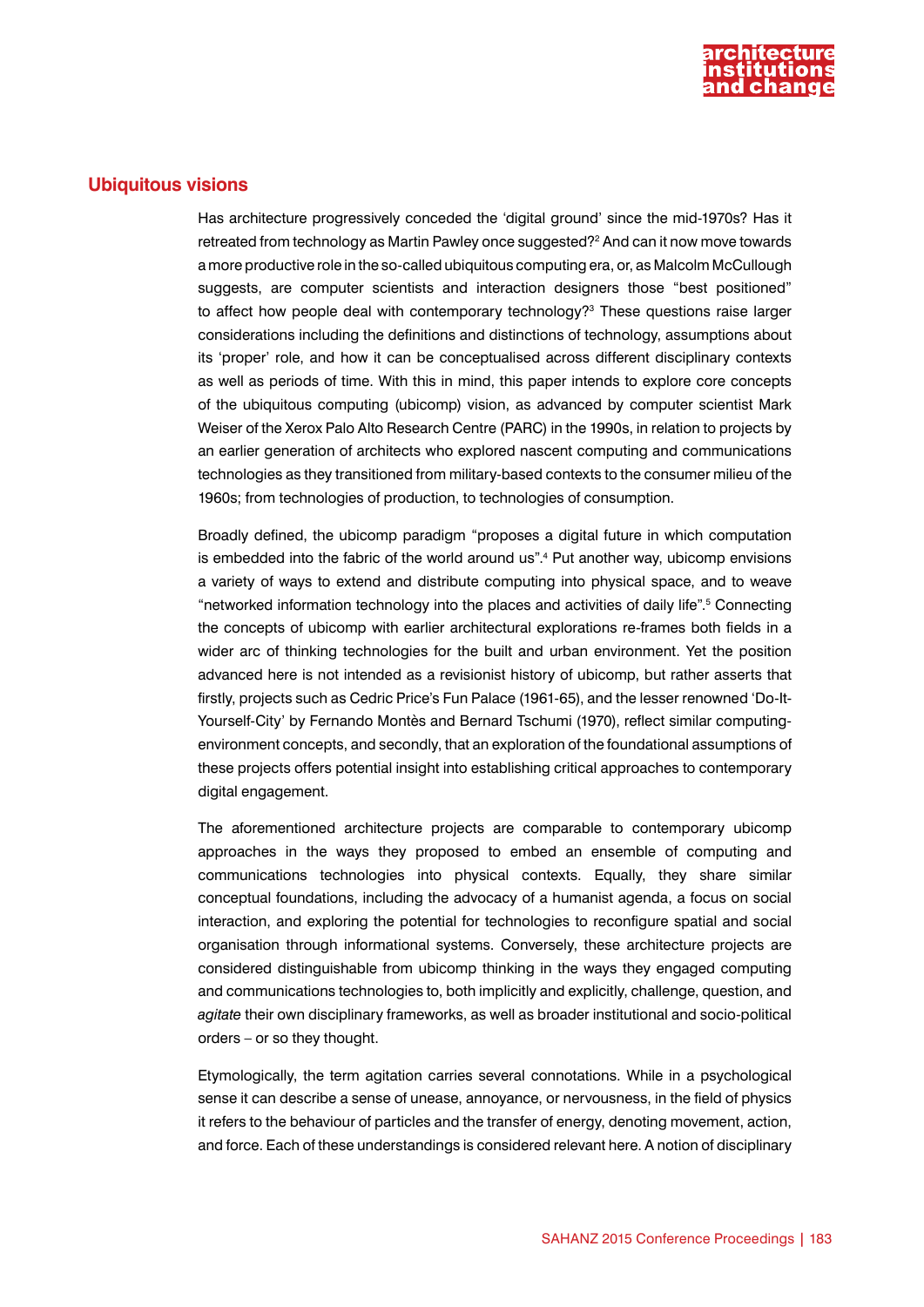agitation is highlighted in how the cited projects engaged emerging technologies in ways that challenged conventional understandings of architecture. Furthermore, as each of these projects prioritised attention to conditions of time, movement, interaction, and action, this suggests a more literal interpretation of an agitated architecture.

Similar to ubicomp concepts, Price, and Tschumi and Montès gave focus to exploring the processes and possibilities of socio-spatial interaction through engaging emerging technologies. Through a technologically informed architecture and urbanism they conceptualised dynamic, open-ended, and reconfigurable environments, and thus endorsed an improvisational sense of space. Significantly, they did not propose resolved buildings, but rather spatial and technological frameworks to enable social action and performance. In this way, the utility of technology was extended beyond architectural tectonics to processes of communication and interaction. And despite their immaterial qualities, 'information' and 'information systems' were embraced as new materialities of architecture. In doing so, however, these projects were considered to have relinquished core architectural traditions – or expectations – of defining form, space, and aesthetics. Reflecting on Price's Fun Palace, Mary Lou Lobsinger argued that the project, "patently challenges architecture as shelter, as enclosure or as signifier of social values. Here the concept of architecture as conveyor of symbolic expression has been forfeited".<sup>6</sup> While often viewed as a dematerialised architecture, such projects more accurately represent early proposals to embed computation into the built and urban environment.

#### **Thinking computing for contexts**

Over the previous two decades a range of computer science affiliated fields, such as Interaction Design<sup>7</sup> and Urban Informatics<sup>8</sup>, have developed an interest in, and brought computational thinking to bear on, the design and performance of the built and urban environment. Such interest has paralleled significant developments in technological infrastructure, and relatedly, changing attitudes towards human-technology relations. Additionally, thinking computing for contexts has opened the computer science field to far wider research considerations, applications, and methods. As Genevieve Bell and Paul Dourish note, unlike many areas of computer science research the ubicomp paradigm differed in three key ways. Firstly, rather than addressing a pre-defined problem ubicomp has been largely predicated on "future envisionment".<sup>9</sup> Secondly, rather than concentrating on discrete technologies ubicomp combines many disparate computational elements. Thirdly, ubicomp purports to re-frame the problem definition as social rather than technical.

The foundational principles of ubicomp are largely attributed to computer scientist Mark Weiser and his Xerox Palo Alto Research Centre (PARC) colleagues. Described in seminal articles published during the late 1980s and 1990s, the ubicomp agenda is widely argued to have catalysed a new generation of thinking technologies for people and the built and urban environment.10 Early computer design in military and commercial contexts had placed emphasis on processing performance and hardware costs over people's time and ease of use and this computing interface model flowed into early desktop computing design. During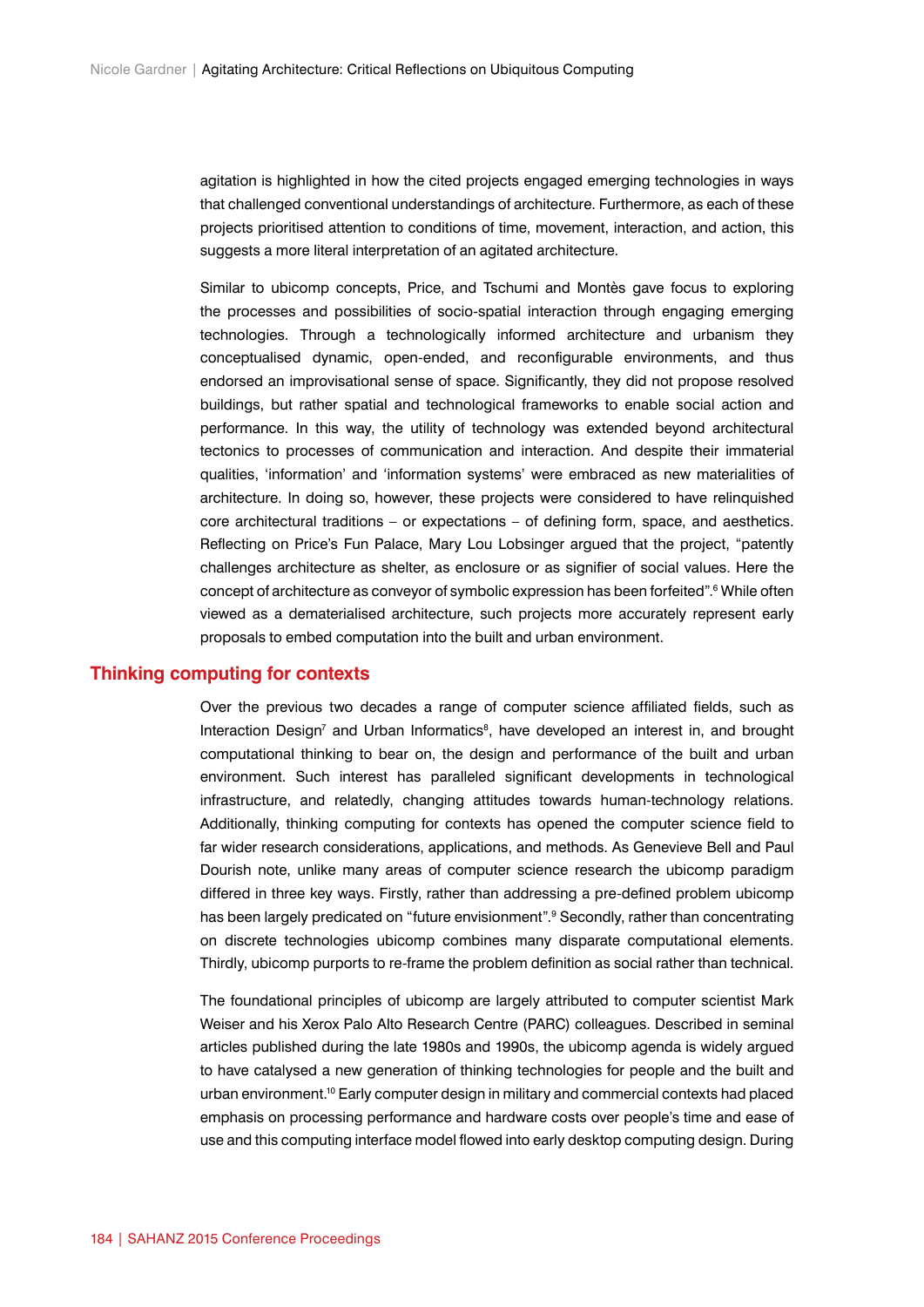

the 1980s, as personal computing (PC) grew, Weiser and his colleagues recognised that computing could be usefully harnessed beyond both the dominant desktop interface and work and commercial applications. Weiser reasoned that computers and computing should – and technically could – be alternatively calibrated to "fit the human environment, instead of forcing humans to enter theirs".11 Opposing the demand-heavy interface of the PC, ubicomp alternatively proposed to embed computing into 'things' and everyday environments to enable multiple 'context-aware' interfaces to sense, interpret, and respond to user's needs, and thus assist in day-to-day activities. Significantly, a key characteristic of this vision hinged on the concept of 'calm computing', that meant – so the rhetoric goes – effortless, intuitive, and most ideally, imperceptible computing assistance for everyday living.

#### **Agitating architecture**

Thinking computing for contexts has arguably also found attention in the built and urban environment disciplines. Much has been written about architecture's dalliance with the emerging computing and communications technologies during the 1960s and 1970s, including notably the survey work of Archigram's own Peter Cook in *Experimental Architecture* (1970), and more recently Simon Sadler's numerous publications.12 In a historiographical sense computing technologies and architecture are often discussed in the context of so-called radical and avant-garde individuals such as Yona Friedman, Hans Hollein, and Cedric Price, as well as groups such as Archigram, Archizoom, and Superstudio, to name a few.13 More recently, a number of scholars have also drawn links between contemporary computing and communications technologies and the radical architectural visions of the post-war period, including Martijn de Waal, Mark Shepard, Rowan Wilken and Scott McQuire.<sup>14</sup> While many of these accounts foreground the speculative projects and polemic of Archigram, the focus here is shifted to the cybernetic and computational design approach of Cedric Price's Fun Palace project, and the information communications approach of the lesser known 'Do-It-Yourself-City' (DIYC) project by Fernando Montès and Bernard Tschumi.

Price's body of work more generally, and Montès and Tschumi's DIYC project share contextual, conceptual, and aesthetic similarities with other avant-garde architecture projects of the era. This includes the stylistic space-frame superstructures that came to symbolise a more flexible and adaptable architecture, representational techniques such as collage and montage, and anti-establishment ideologies. Yet seen through a contemporary ubicomp lens, these projects are considered distinguishable from other avant-garde pursuits that similarly embraced emerging technologies. This is discussed here with particular focus on the following concepts: the application of emerging computing and communications systems for contexts, at the scale of a building (the Fun Palace) and at the urban scale (DIYC), responsive environments – or in ubicomp parlance 'context-awareness', and the socio-political objectives of empowerment and emancipation.

Commissioned by Joan Littlewood in 1961, the Fun Palace project was conceived as a multi-purpose, flexible space for cultural and educational pursuits such as music, dancing,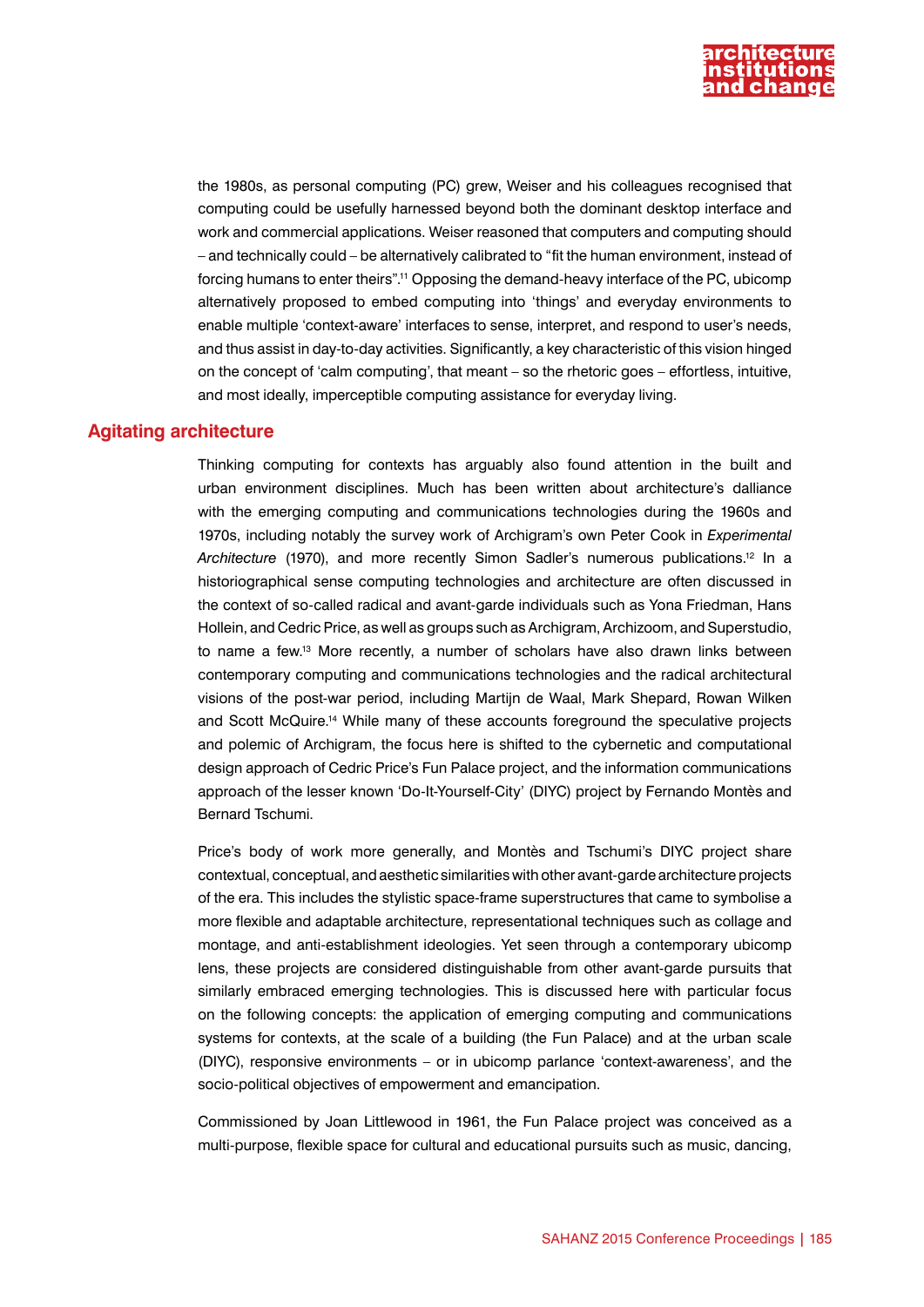teaching, and drama therapy to be located in East London. Detailed technical resolution of computing and communications strategies set the project apart from the more polemic pursuits of other avant-garde projects of the period. Here, as in future projects, Price's ways of thinking technology operated across a number of levels, conceptually, performatively, and critically. Technologies were not adopted in novel ways, but rather strategically integrated to spatially address political and social objectives. Particularly, Price believed that postwar government bureaucracy had rendered society homogenous in the eyes of the state, stripping individuals of unique distinction. According to Royston Landau, Price took issue with the ways Britain's post-war urban and housing planning strategies had meant, "[p]eople had been reduced to standards, and standards had been further reduced to economics".<sup>15</sup>

Additionally, Price was drawn to the field of cybernetics<sup>16</sup>, an emerging branch of general system theory that equally influenced his technological interests as well as his overarching position on the practice of architecture. Cybernetics is often taken to be synonymous with computing technologies yet more accurately it reflects a way of thinking about relational self-regulating systems that embody goals. In general terms, cybernetic theory concerns a method of understanding, and thereby potentially intervening in, the self-regulation of systems, where the communication of information is positioned as a central way in which to both construct and control such systems. The Fun Palace project represents Price's commitment to cybernetic theory and the beginning of his close working relationship with cybernetician Gordon Pask who led the Fun Palace's cybernetics committee.

For the Fun Palace, cybernetic theory provided an approach to conceptualising the environment as a dynamic, self-regulating system with a constantly evolving programme to, purportedly, more efficiently address the changing needs and desires of its users, as well as generate new forms of social interaction. While the project aimed to consign control over the reconfiguration of its spatial elements to its users, notably such 'control' did not simply pertain to the user adjusting mechanical levers. Significantly, conceptually and technically the Fun Palace was conceived of as a 'responsive' environment, whereby an ensemble of sensors, response terminals (screens), and software would work together to accumulate user activity data in order to *anticipate* the user's needs. To realise the goals of an anticipatory environment with adaptable spaces and techno-social interactions, the project combined  $cy$  bernetic logic with elements of game theory<sup>17</sup> and formulated computational methods (software) that could analyse patterns of behaviour to generate predictive strategies. Technical documentation describes this as the communication of data from response terminals and sensors to an IBM 360-30 where information would be processed to generate the parameters to modify the spatial conditions, such as moving walls and walkways.<sup>18</sup> In ways similar to the core ubicomp concept of context-awareness, the Fun Palace was conceived and designed as an environment infused with an assemblage of computational elements that could 'learn' about its users needs, and, following cybernetic logic, instigate ways to intervene and guide the system towards enhanced (social) performance.

Dourish explains that context-awareness in contemporary ubicomp applications can be understood in two key ways: as geo-located (encoded) digital information that can be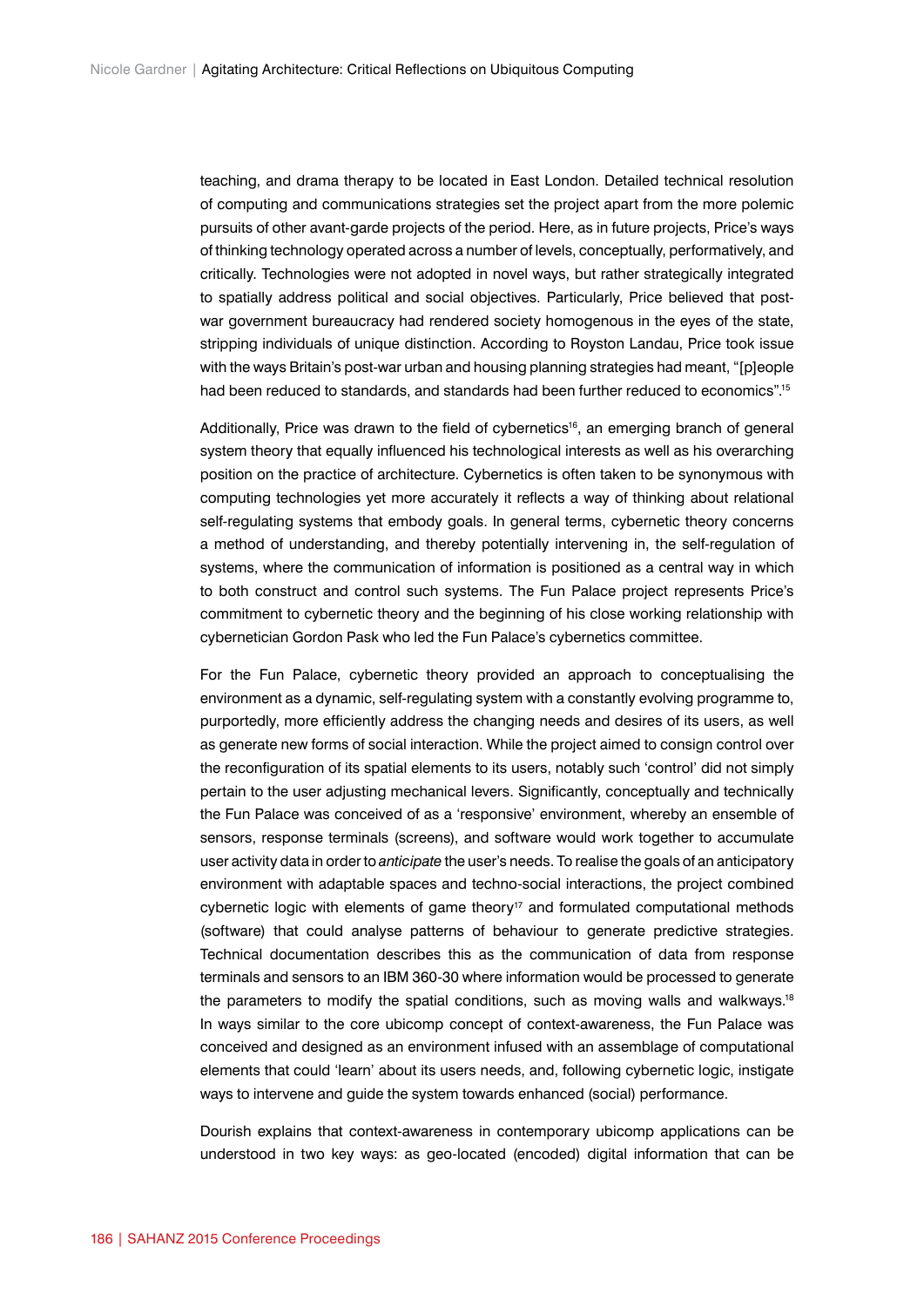

retrieved with a digital device, and, more commonly and relevant here, as to "use context dynamically to tailor the behaviour of the system or its response to patterns of use".19 The "ability of computers to be perceptive, interpretive and reactive" is described as central to the contemporary ubicomp vision. <sup>20</sup> Like the objectives of the Fun Palace, ubicomp's contextawareness relies on detecting, identifying, and locating people's movement, routines, or actions, with the view to providing beneficial information to assist with their tasks and activities, and to enhance their experience. For Weiser and Seely-Brown, however, context-awareness meant embedding microprocessors into smaller-scale everyday objects and networking them together such that, "clocks … find out the correct time after a power failure, microwave ovens ... download new recipes ... walls ... selectively dampen sounds".<sup>21</sup> Computation in the Fun Palace alternatively operated at an architectural, not object scale, and enhancing the user's experience meant enabling the user to influence the spatial envelope and thus programme to address broader social and political goals.

Published in the 1970 winter edition of *L'Architecture d'aujourd'hui,* the 'Do-It-Yourself-City' (DIYC) by Fernando Montès and Bernard Tschumi presents similar themes of information, communication, flexibility, reconfiguration, indeterminism, and impermanence. Alongside a host of other projects in the journal that explored transportable, mobile, floating, and convertible housing, the DIYC proposed a city-wide information strategy coupled with the concepts of modular and mobile capsules and adjustable structures. The project title alone references Archigram's earlier speculative work including Peter Cook's Plug-In-City (1964) and Dennis Crompton's Computer City (1964) and Walking City (1964). Likewise, the graphic presentation recalls the Archigram-esque aesthetic of montage and collage, and adopts diagrams and schedules similarly seen in Price's work and co-opted from computer science and engineering schematics.



**Fig. 1** 'Do-It-Yourself-City' (DIYC): *Relay, control, and communications*. Fernando Montès and Bernard Tschumi, *L'Architecture d'aujourd'hui* 148 (February-March 1970): 98. www.larchitecturedaujourdhui.fr.

Notably, the themes of mobility, communication, event, and action, as described in Ron Herron's Instant City (1968-70), for which Gordon Pask was also a systems consultant, are similarly reflected in the DIYC.<sup>22</sup> Yet, if the Instant City was a precedent here, the DIYC adapted certain concepts in a more sobering, and perhaps less supercilious way. Rather than ambitious aims to transpose the metropolis to the outliers the DIYC sought to augment the existing city. Here, the success of future urban life is located in notions of social interaction; the enhancement of *rapport* between people, and people, institutional and state bodies.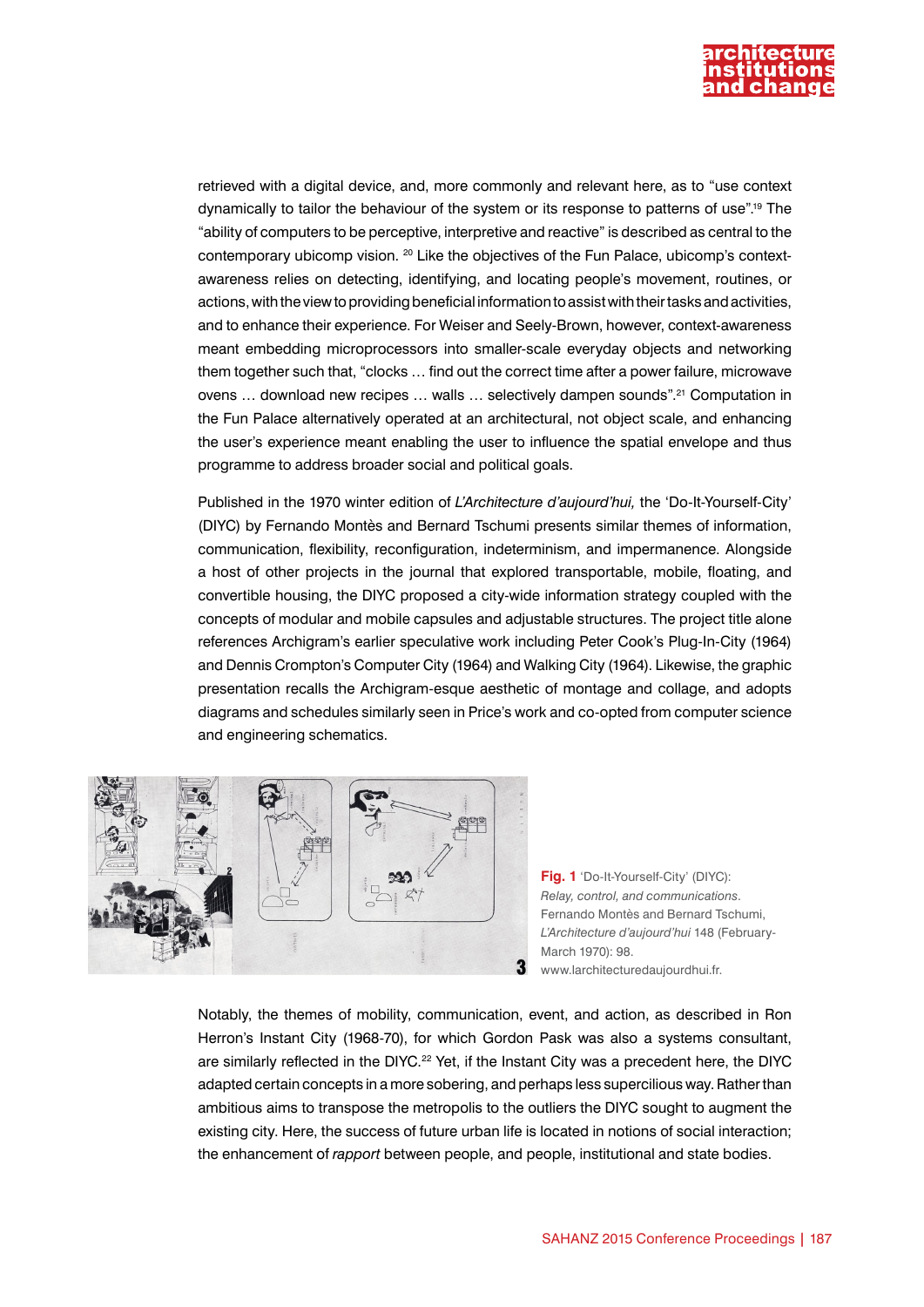

**Fig. 2** 'Do-It-Yourself-City' (DIYC): *Feedback*. Fernando Montès and Bernard Tschumi, *L'Architecture d'aujourd'hui* 148 (February-March 1970): 105. www.larchitecturedaujourdhui.fr.

Critically, improving connections between people, ideas, and objects, was seen as a catalyst for action – a way to provoke an event (Figure 1). The project proposed to accelerate such liaisons through the "insertion of new equipment and means of intercommunication within the exist[ing] setting".<sup>23</sup> In ways echoing Price and cybernetic logic, and consistent with the architecture avant-garde movement more generally, the DIYC addressed social processes and libertarian ideals, through a 'kit of parts' approach, modes of flexible spatial organisation, and the integration of computing and communications technologies. Moreover, the project placed emphasis on the role of communication and information to agitate the city's performance in order to better serve the "needs and desires of the citizens".24 It was envisioned that increased opportunities for communication within the city would accelerate processes of information access, feedback, and response (Figure 2).

While Louis Martin has argued that the DIYC project was "entirely programmatic; form was never an issue",<sup>25</sup> its attention was not wholly immaterial. Despite the emphasis on communications, the project features a series of material components, including, and aligned to the general mobile theme of the journal, mobile and adjustable shelters, capsules and living platforms (Figure 3). Significantly, communication and urban activities are described as





**Fig. 3** 'Do-It-Yourself-City' (DIYC): *Constituents*. Fernando Montès and Bernard Tschumi, *L'Architecture d'aujourd'hui* 148 (February-March 1970): 103. www.larchitecturedaujourdhui.fr.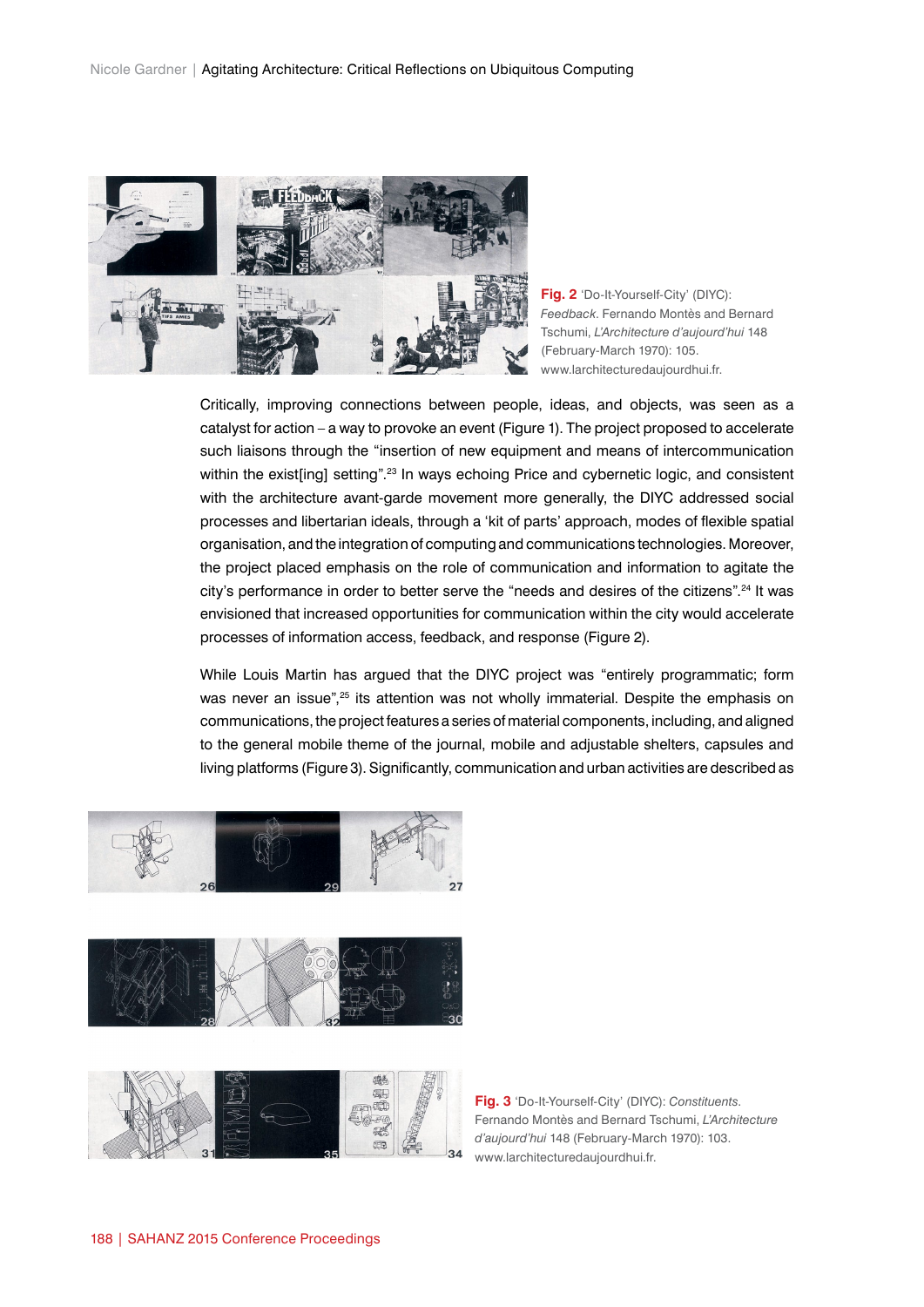

requiring support from a host of material components in different forms, including screens, "relay terminals", "communal helmets", and "machines of learning" (Figure 4). 26 In this way, and similar to Price, the project's intention was not to actively dematerialise architecture, as the discipline and many critics feared, but rather to imagine forms of architecture that could productively negotiate the terrain between the new material (social) and immaterial (information, communications) forces.



**Fig. 4** 'Do-It-Yourself-City' (DIYC): *Terminals: Machines of learning*. Fernando Montès and Bernard Tschumi, *L'Architecture d'aujourd'hui* 148 (February-March 1970): 101. www.larchitecturedaujourdhui.fr.

Unlike the more abstract speculations that foregrounded computing processes in an image of networking, such as Crompton's Computer City, the ideas of the DIYC reflect an understanding of the ways the immaterial qualities of networked computing and communications are connected to, and contingent on the lived space of the physical world. As the DIYC functioned as a framework for action, not the action itself, it located agency in the space *in-between* the material and immaterial. Furthermore, the emphasis on a dynamic space of events, interactions, and action situates the DIYC as an antecedent to Tschumi's subsequent body of theoretical work.

Architecture's initial embrace of computing and communications technologies coincided with a period of rapid social change and an escalation of political protest. Shifts from Fordist to Post-Fordist modes of production, accelerated levels of mass consumption, global economic re-structuring, and increased mobility, defined the beginnings of late capitalism. Yet as Anthony Vidler notes, this renewed embrace of emerging technologies also coincided with a time when the architectural discipline itself became "a subject of interest from outside" and, "an object of inquiry as an ideology".<sup>27</sup> Price was critical of the doggedly bureaucratic post-war approaches to urban planning and social housing projects, but he was also critical of architecture's capacity to respond to such issues and of the discipline's emphasis on architecture-as-artefact and proclivity for regarding itself as the arbiter of culture. While he expressed these criticisms openly, he also addressed these concerns through his architectural projects.

The architectural embodiment of social and political views is similarly evident in the ways the DIYC addressed the sentiment of protestors in Paris of May 1968, and particularly those connected to the *Unite Pedagagique* groups from the Ecole des Beaux Arts. In title, tone, and intent, the DIYC text echoes the protester's aims to "return to the people the power of decision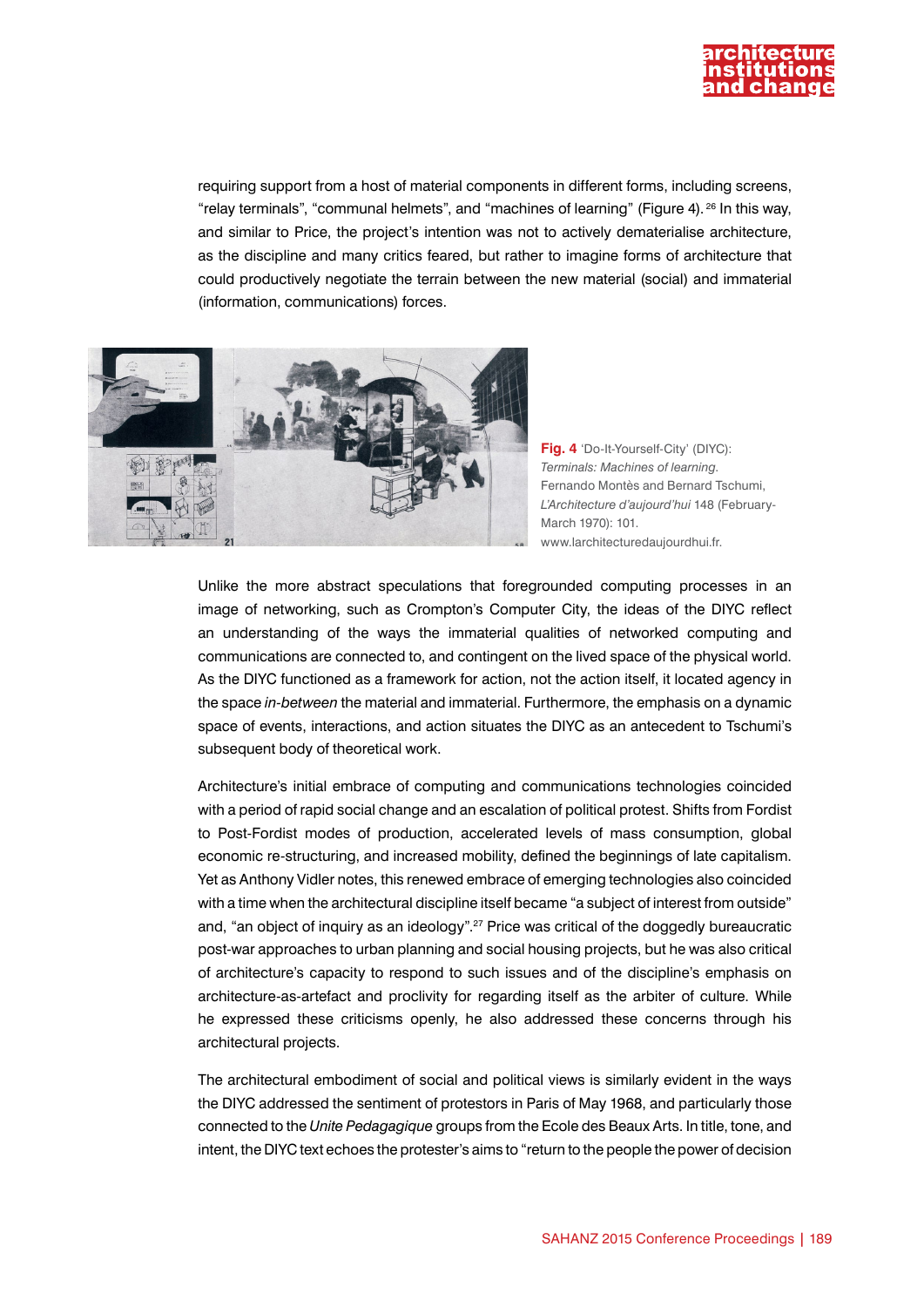and the right to manage their own affairs".28 The protests clearly expressed scepticism regarding the social efficacy of institutions, denouncing planning and design methods as "merely instruments of alienation in the hands of the ruling class" – the bourgeoisie, and instead advocated for the restoration of power to people to "design, construct, control and manage" their own environment.29 Furthermore they placed emphasis on alternate modes of communication to "disseminate the truth about the built environment outside of the corrupt channels of the bourgeois press".30 In the DIYC computing and communications equipment, together with forms of mobile and demountable architecture became new vehicles for better control and choice. In subsequent publications Tschumi cited the events of 1968 as those that catalysed his radical questioning of the architectural discipline and the definition of its scope.<sup>31</sup>

The projects discussed here connected new technologies to critical design strategies to challenge institutional authorities, and disciplinary orthodoxies, yet these technologicallyinfused architectural strategies found limited application for a number of reasons. Confidence in computing-environment and information-driven strategies waned as several of Price's projects and city-wide initiatives such as Project Cybersyn in Chile (1972-73)<sup>32</sup> proved problematic to implement technically, economically, and socio-organisationally. Additionally, the origins of cybernetics research had not been easily forgotten, and notions of militarisation and oppression, that were considered antithetical to a societal ethos of decentralisation, choice, and empowerment, continued to plague its application.

By the mid-1970s, technology-led ideas, systems thinking, and pseudo-scientific approaches were in retreat from various shades of criticism. In architecture, informationbased approaches were rejected as aggressively "scientistic", 33 and computing assumed a less radical role of optimising extant disciplinary practices. In 1969 George Baird argued that Price's Potteries Thinkbelt project, that expanded on the ideas of the Fun Palace, was "too technical",<sup>34</sup> while Jean Baudrillard regarded such projects as too experimental. Equally, while the newness of computing and communications technologies had meant they were often viewed as neutral instruments operating outside of authoritarian frameworks, commentators such as Lewis Mumford argued they presented the potential for an even more invidious regime of control and suppression.<sup>35</sup>

Much of the criticism directed at architecture's engagement with computing and communications technologies, both then and now, reflects an assumed divide between humans and technology, and natural versus artificial processes. This sets up the conditions to view computing from a substitutionist perspective, where it is assumed that roles, such as critical design thinking, will be wholly abdicated to the computer. Yet, "the technological is not so easily distinguished from the 'human'".<sup>36</sup> To criticise cybernetics and systems approaches as a thoroughly technological way of thinking, or as too scientistic, overlooks the ways their frameworks are constructed through human intentionality. This relies on humans ascribing values to human activities, and what the system might learn is equally based on observable real-time human behaviours and actions. Still, recognising this reveals the fallacy of earlier architectural explorations that positioned computing and communications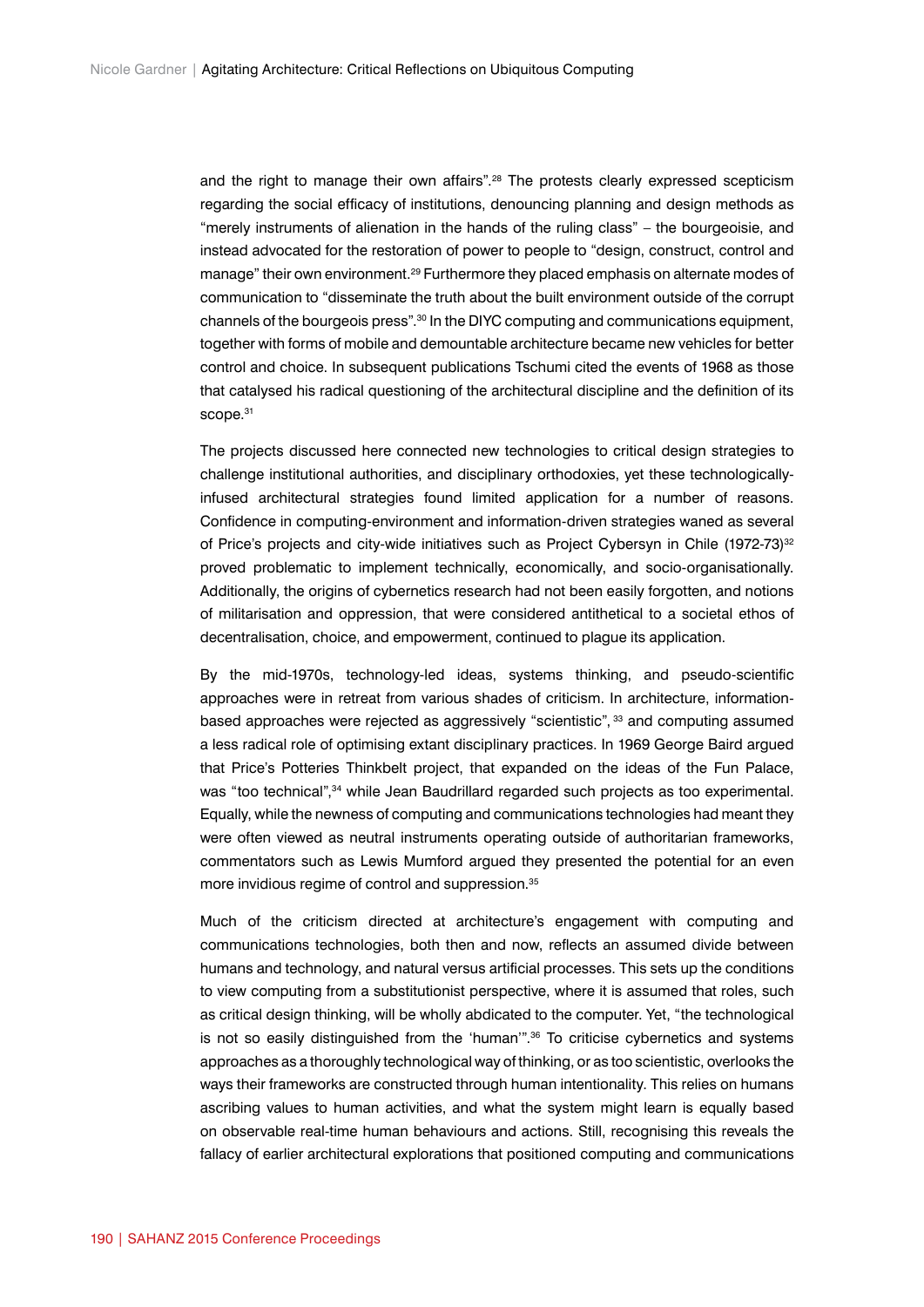

technologies in libertarian frameworks: the do-it-yourself approach and people's choice mandate. While they sought social emancipation, and questioned institutional ideologies through the possibilities of decentralised control, access to information, and participatory practices, they were ultimately substituting one mechanism of control for another.

### CHOIX.

Les movens mis à la disposition de l'habitant de la

- 56 ville lui permettent d'opérer un choix à des degrés divers.
- 30 changer son environnement,
- 61 choisir ses informations,
- 66 provoquer un événement.

**Fig. 5** 'Do-It-Yourself-City' (DIYC): *Choice*. Fernando Montès and Bernard Tschumi, *L'Architecture d'aujourd'hui* 148 (February-March 1970): 103. www.larchitecturedaujourdhui.fr.

More recently, Omar Khan has questioned the efficacy of an architecture that enables people greater control over their environments. He argues Price's approach naively assumed that with such control people would 'do the right thing', and further that "in our contemporary society where corporations are people too and populist sentiments are regularly manipulated to suppress dissent, Price's anticipatory architecture is too easily compromised … He too easily gives up the power of architecture to resist quixotic change in favour of a populist stance to serve people".<sup>37</sup> And it is this quise of choice; the illusory handing-over of the levers of decision-making and control to individuals that, in contemporary ubicomp thinking, requires further critical attention.

While the projects discussed here conceptualised computing in and for the built and urban environment in ways to affect decision-making, control, social organisation, and interaction, their underlying motivations differ from the ubicomp agenda. In the late 1960s, during a period of socio-political unrest, these architects saw new technologies as provocative ways to agitate for institutional change, at both state and disciplinary scales. The ubicomp vision took shape under quite different conditions. Largely driven by technical opportunism, the objective wasn't to radically change or replace existing systems, but, at least initially, to find various ways to – imperceptibly and unobtrusively – weave computing into them, and in this way the ubicomp polemic appeared to accept the status quo.

Nonetheless, ubicomp represents a paradigm shift for computer science itself that has required a significant leap in thinking from the scale and singular interface of a technical object, to the scale and system of the built and urban environment, modes of thinking more familiar to architects and urban designers. For various reasons, including the nascent state of technological infrastructure in the 1960s, but also a general social and cultural un-readiness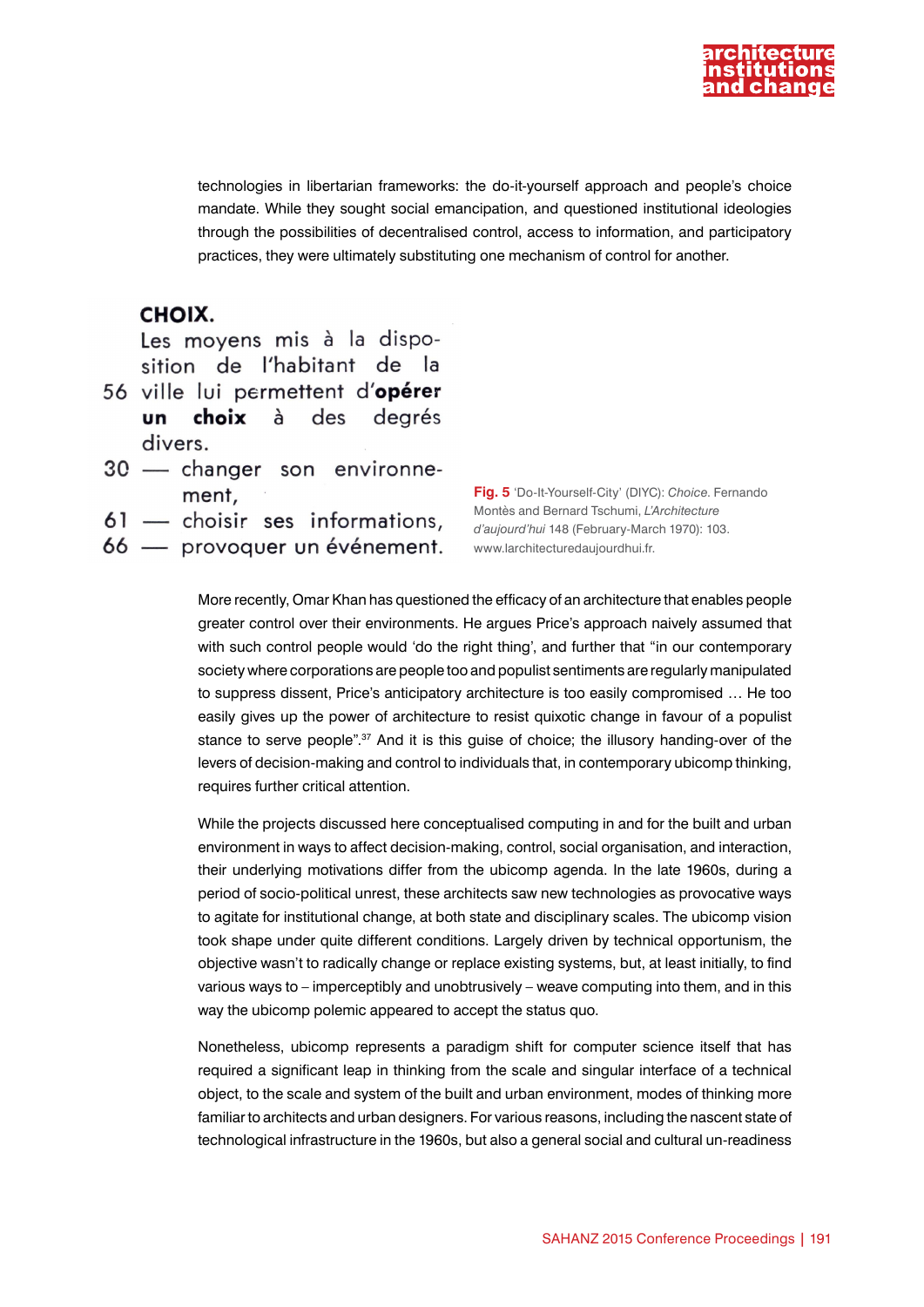for such applications, Price and Montès and Tschumi's conceptualisation of architectural and urban issues in informational and computational terms did not instigate a significant paradigm shift in architecture. Yet while the disciplinary boundaries may not have been so easily agitated then, much remains to be gained from re-exploring their pliability now.

6 Mary Lou Lobsinger, "Cedric Price: An Architecture of the Performance," *Daidalos* 74 (2000): 24.

8 Marcus Foth, Jaz Hee-jeong Choi and Christine Satchell, "Urban Informatics," in *Proceedings of the ACM 2011 Conference on Computer Supported Cooperative Work, CSCW* (2011), 1-8.

<sup>1</sup> Malcolm McCullough, *Ambient Commons: Attention in the Age of Embodied Interaction* (Cambridge, Mass.: MIT Press, 2013), 13.

<sup>2</sup> Martin Pawley, "We shall not Bulldoze Westminster Abbey: Archigram and the Retreat from Technology," *Oppositions* 7 (Winter 1976-77): 25-36.

<sup>3</sup> McCullough, *Ambient Commons*, 13.

<sup>4</sup> Paul Dourish, "What we talk about when we talk about context," *Personal and Ubiquitous Computing* 8, no. 1 (2004): 19.

<sup>5</sup> Phil Agre, "Changing Places: Contexts of Awareness in Computing," *Human Computer Interaction* 16 (2001): 178.

<sup>7</sup> Bill Moggridge, *Designing Interactions* (Cambridge, Mass.: MIT Press, 2007), 14.

<sup>9</sup> Genevieve Bell and Paul Dourish, "Yesterday's Tomorrows: Notes on Ubiquitous Computing's Dominant Vision," *Personal and Ubiquitous Computing* 11 (2006): 143.

<sup>10</sup> Bell and Dourish, "Yesterday's Tomorrows," 133-143.

<sup>11</sup> Mark Weiser, "The Computer for the 21st Century," *Scientific American* 265, no. 3 (1991): 94-104.

<sup>12</sup> See, for example, Simon Sadler, *Archigram: Architecture without Architecture* (Cambridge, Mass.: MIT Press, 2005); Simon Sadler, "Open Ends: The Social Vision of 1960s Non-planning," in *Non-plan: Essays on Freedom, Participation and Change in Modern Architecture and Urbanism*, ed. Jonathan Hughes and Simon Sadler (Abingdon, Oxon: Routledge, 2000), Kindle edition; Hadas A. Steiner, *Beyond Archigram: The Structure of Circulation* (New York: Routledge, 2009); Hadas A. Steiner, "Systems Objectified," in *Sentient City: Ubiquitous Computing, Architecture and the Future of Urban Space*, ed. Mark Shepard (Cambridge, Mass.: MIT Press, 2011), 37-47.

<sup>13</sup> Publications such as Dominique Roulliard, *Superarchitecture* (Paris: Editions de la Villette, 2004) and Tahl Kaminer, *Architecture, Crisis and Resuscitation: The Reproduction of Post-Fordism in Late-Twentieth-Century Architecture* (Abingdon, Oxon: Routledge, 2011) address the social, political and economic conditions of the 1960s and 1970s.

<sup>14</sup> Martijn de Waal, *The City as Interface: How New Media are Changing the City* (Rotterdam: nai010, 2014); Mark Shepard, "Toward the Sentient City," in *Sentient City: Ubiquitous Computing, Architecture, and the Future of Urban Space*, ed. Mark Shepard (Cambridge, Mass.: MIT Press, 2011): 16-36; Rowan Wilken, *Technologies, Place and Community* (New York: Routledge, 2011); Scott McQuire, *The Media City* (London: Sage Productions, 2008).

<sup>15</sup> Royston Landau, "A Philosophy of Enabling," in *Cedric Price: The Square Book* (Chichester: Wiley, 2003), 11.

<sup>16</sup> Cybernetics was coined by mathematician Norbert Wiener who wrote significant publications in the field including *The Human Use of Human Beings: Cybernetics and Society* (Boston: De Capo Press, 1954) and *Cybernetics: Control and Communication in the Animal and Machine* (Cambridge, Mass.: MIT Press, 1965).

<sup>17</sup> Game theory is a way to "model[] the dynamic behaviour of complex social and economic systems," see Stanley Mathews, "The Fun Palace as Virtual Architecture," *Journal of Architectural Education* 59, no. 3 (2006): 42.

<sup>18</sup> Mathews, "The Fun Palace as Virtual Architecture," 39-48.

<sup>19</sup> Dourish, "What we talk about when we talk about context," 20.